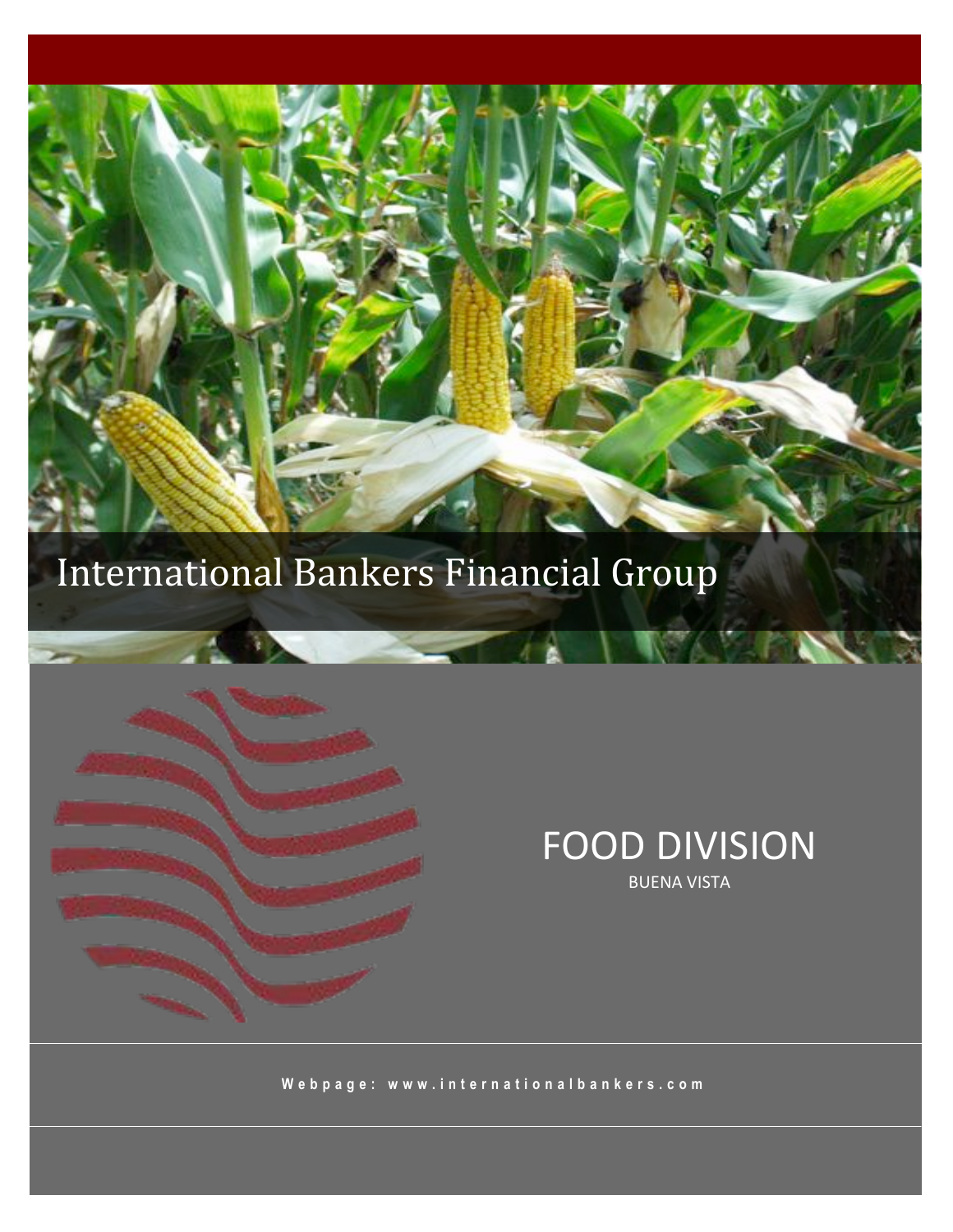# COMPANY **PROFILE**

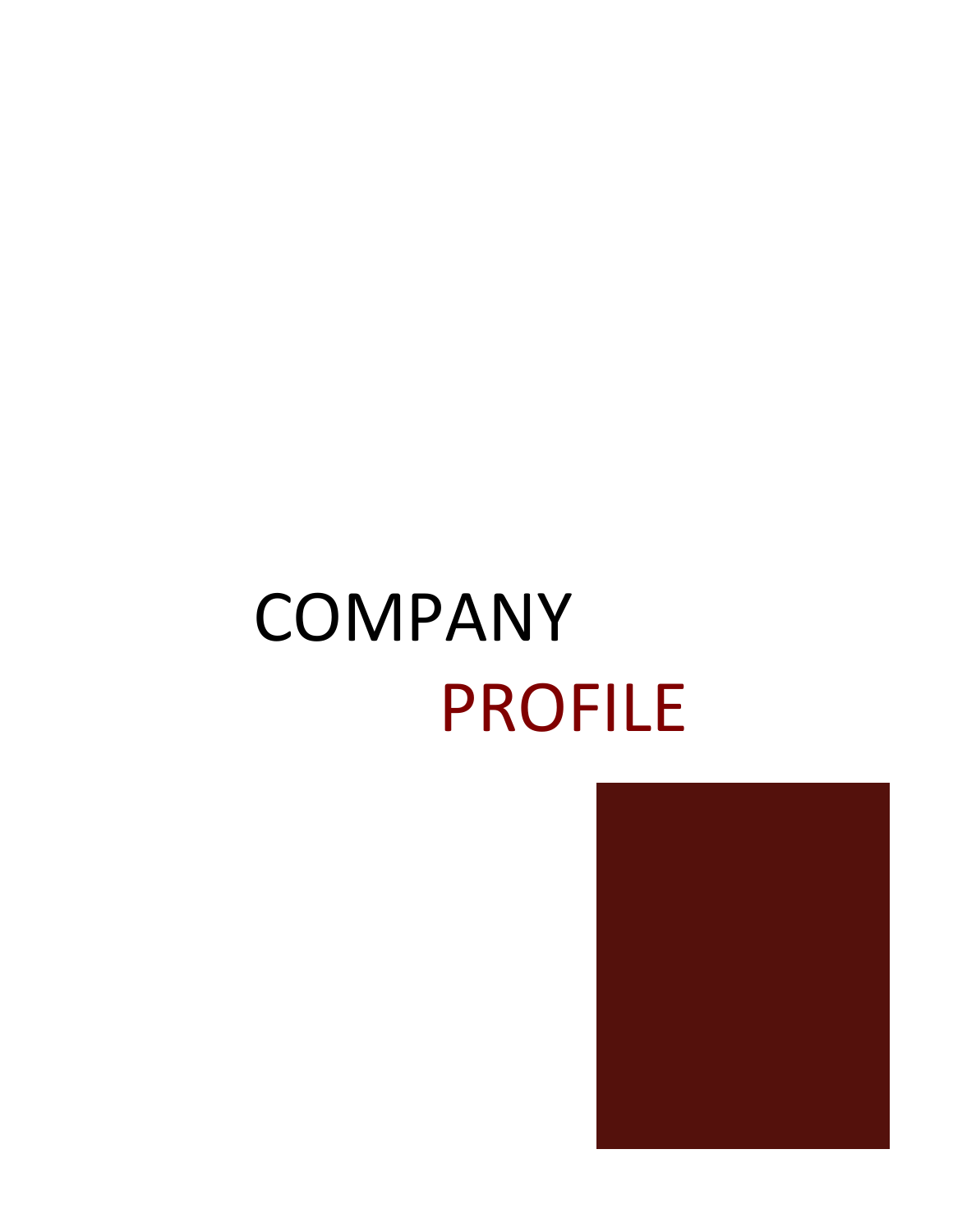

### **ABOUT US**

International Bankers Financial Group is an organization with more than twenty years of experience in the financial arena. Project financing, consulting, residential and commercial lending, trading financing and oil related businesses are some of the services that we have provided to our clients through all these years.

Our Food Division, **Buena Vista** has more than ten years of experience in food commodity industry offering reliable services to our clients. As a result, such unique expertise and dedication has positioned IBFG as a leader in the Food Industry.

Thanks to our outstanding reputation we have successfully established a worldwide client base. Customer satisfaction is our primary goal, for that reason, we dedicate our time to understanding in detail our clients needs. We pride ourselves in the honesty, trustworthiness and transparency of all our transactions.

Looking forward to serving you in this transaction and in future ones.

Angel H. Leon

**President** International Bankers Financial Group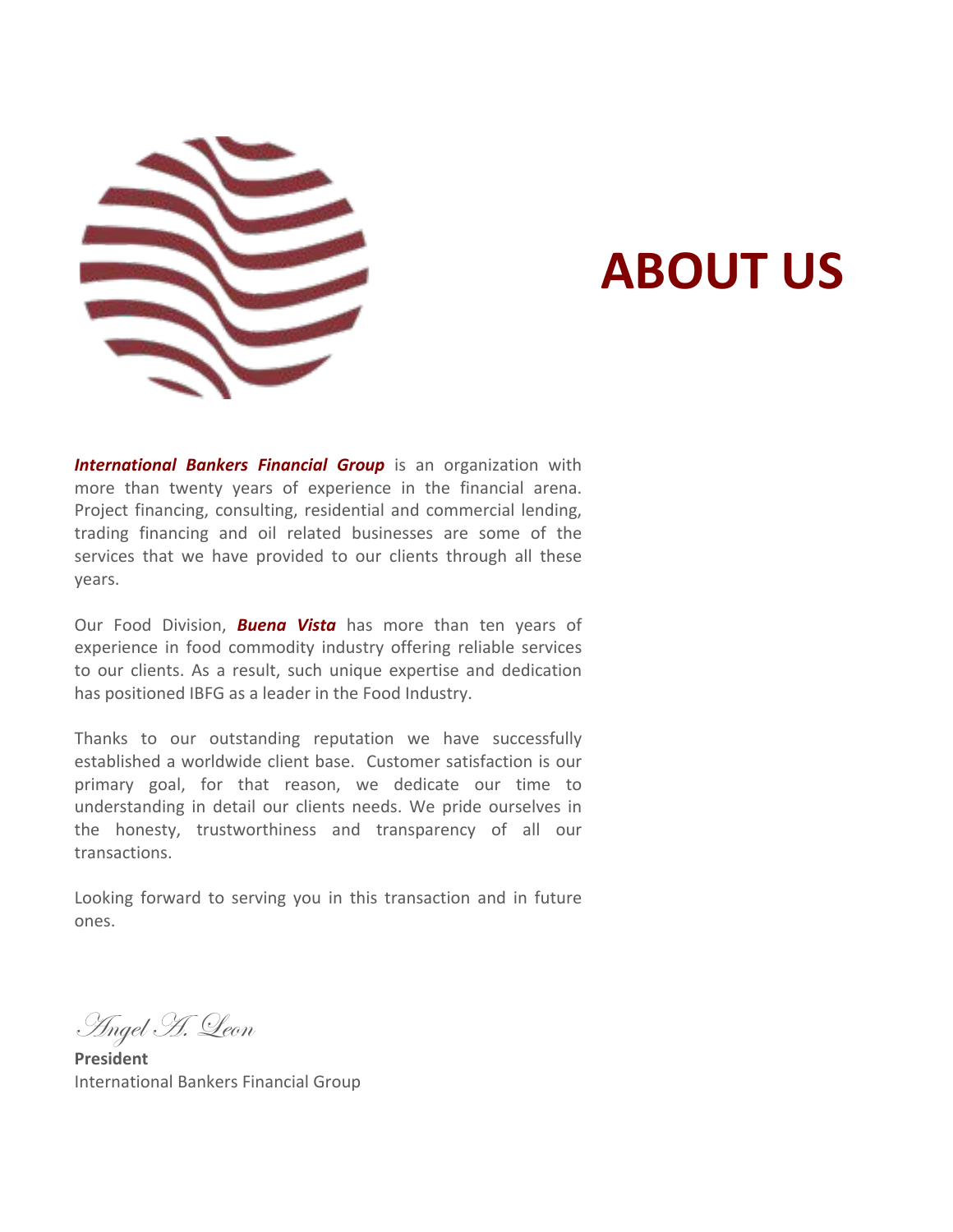#### **BUENA VISTA, International Financial Group's**

food division main goals are to provide efficient and transparent transactions where trust and credibility play important roles in the execution of the contracts. Our clientele satisfaction is our first priority, for that

" We pride ourselves in the honesty, trustworthiness and transparency in all our transactions

reason, we emphasize in customer service to meet the needs of our clients offering an array of products with the best prices in the market. On the other

side, our channels of communications with our suppliers and strategic partners are always clear allowing the information to flow without interference.

In addition, our organization strongly believes in investing in the latest technology as well as in developing strategic alliances with reliable suppliers in order to expand our operations in emerging markets where a high demand for commodities is present. Thus, our organization will achieve growth & profitability.

### OUR **MISSION**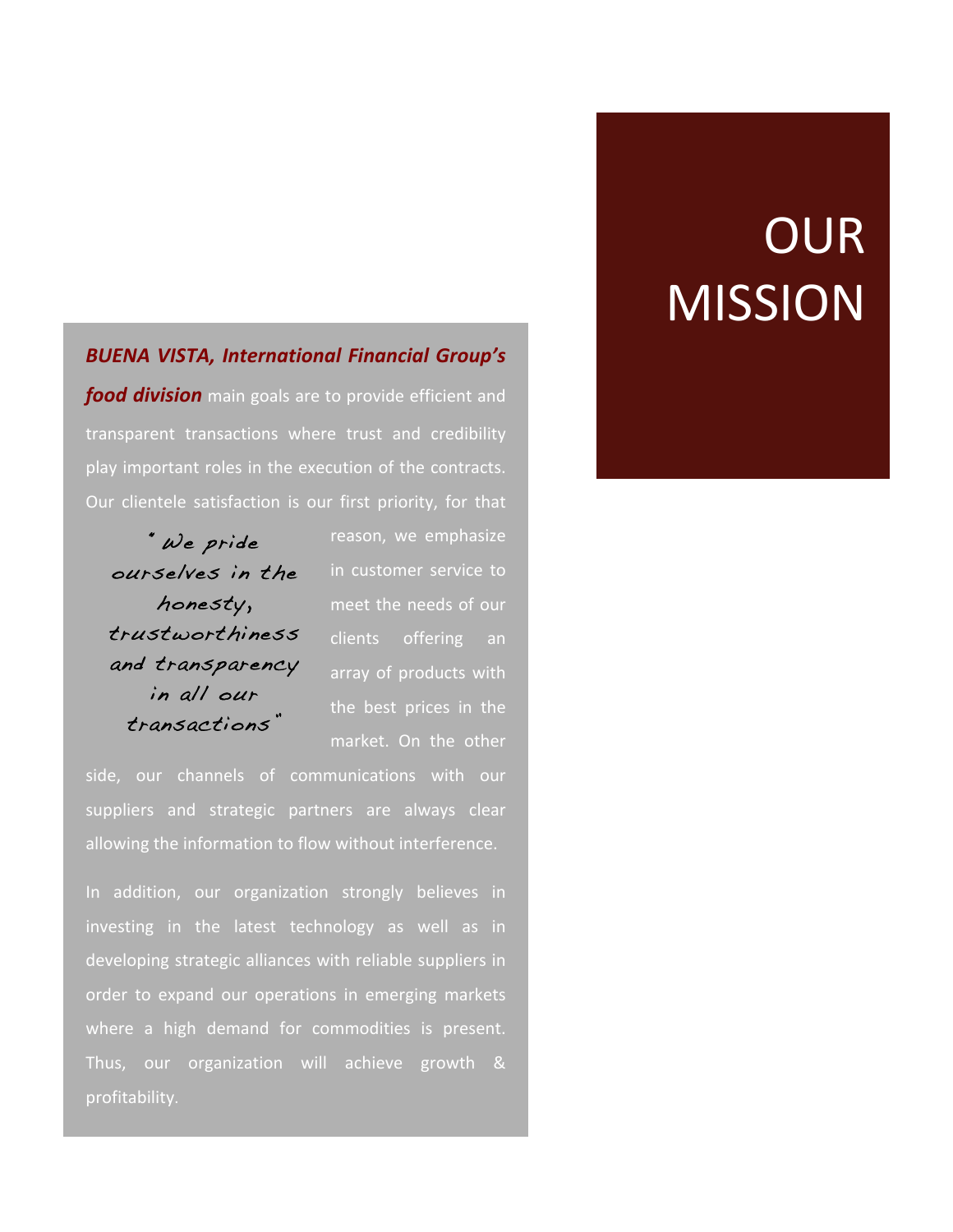### OUR **GROUP**









TRADE FINANCING DIVISION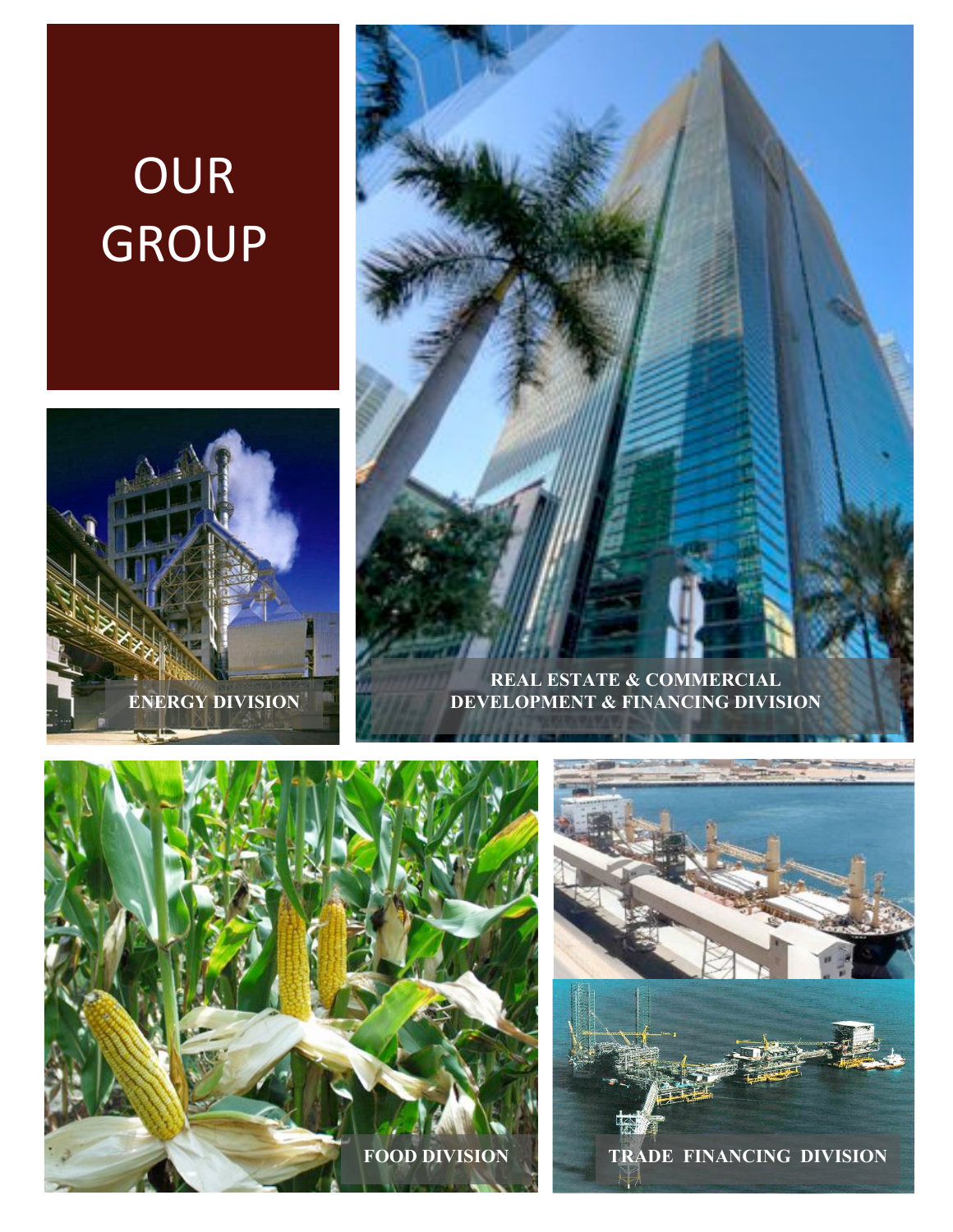### OUR **PRODUCTS**

#### **GRAINS & BEANS**

- Corn  $\bullet$
- Rice
- Soy Beans  $\bullet$
- · Sorghum
- Peak Grains
- Black Beans
- **Brown Beans**
- White Beans
- Red Beans
- Green Coffee Beans  $\bullet$

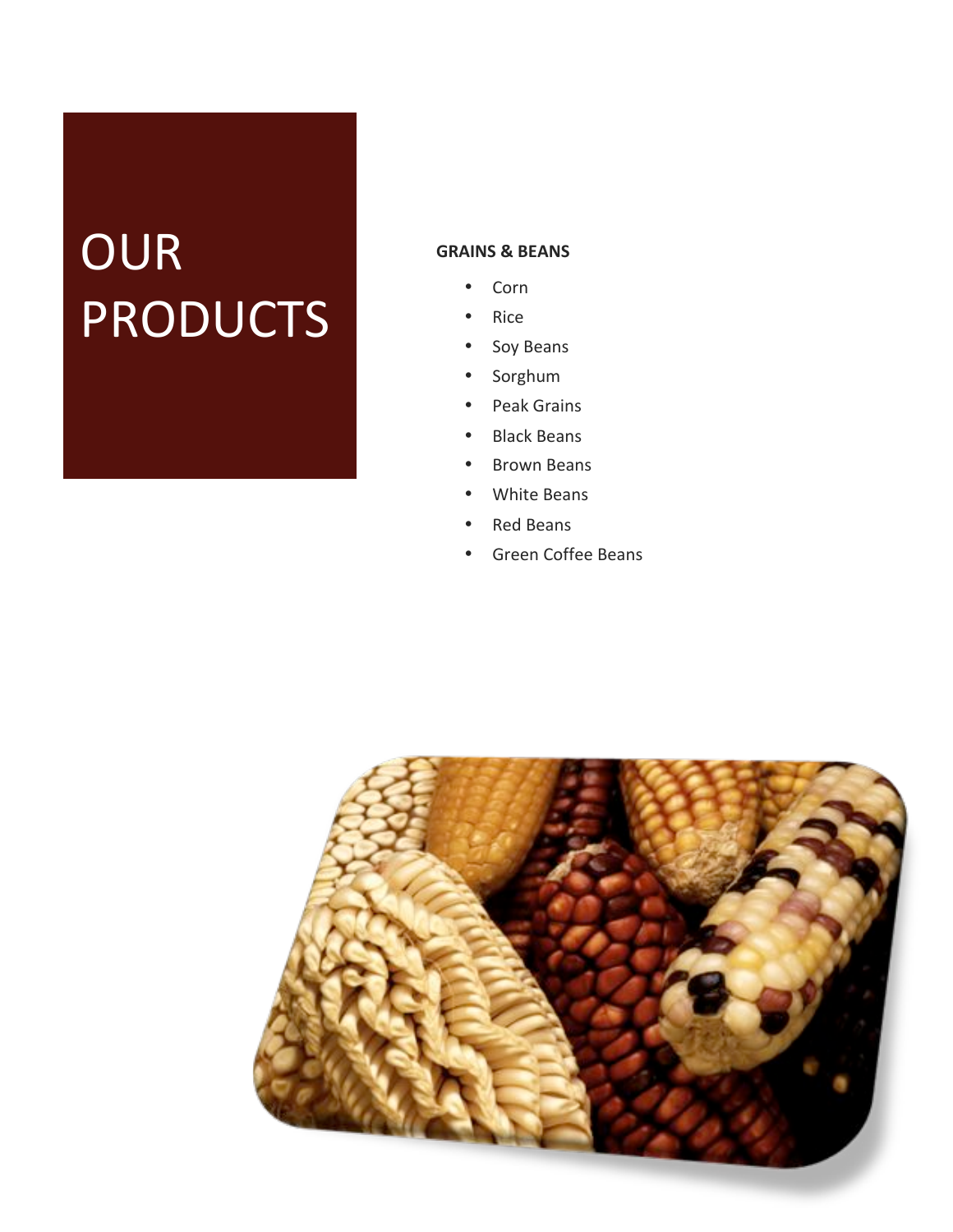#### **DEGGUMED & REFINED OILS**

- Soybean oil  $\bullet$
- Olive oil  $\bullet$
- Canola oil  $\bullet$
- Sunflower oil
- Rice oil  $\bullet$
- Cottonseed oil  $\bullet$
- Corn oil  $\bullet$
- Avocado oil
- Coconut oil
- Jathropa oil  $\bullet$
- Jojoba oil
- Palm oil
- Rapeseed oil



#### **MEAT**

- Cattle,
	- o Regular or special cuts
- Pork
	- o Regular or special cuts
- Chicken
	- o Regular or special cuts

Upon request, cuts certificate with religious detail

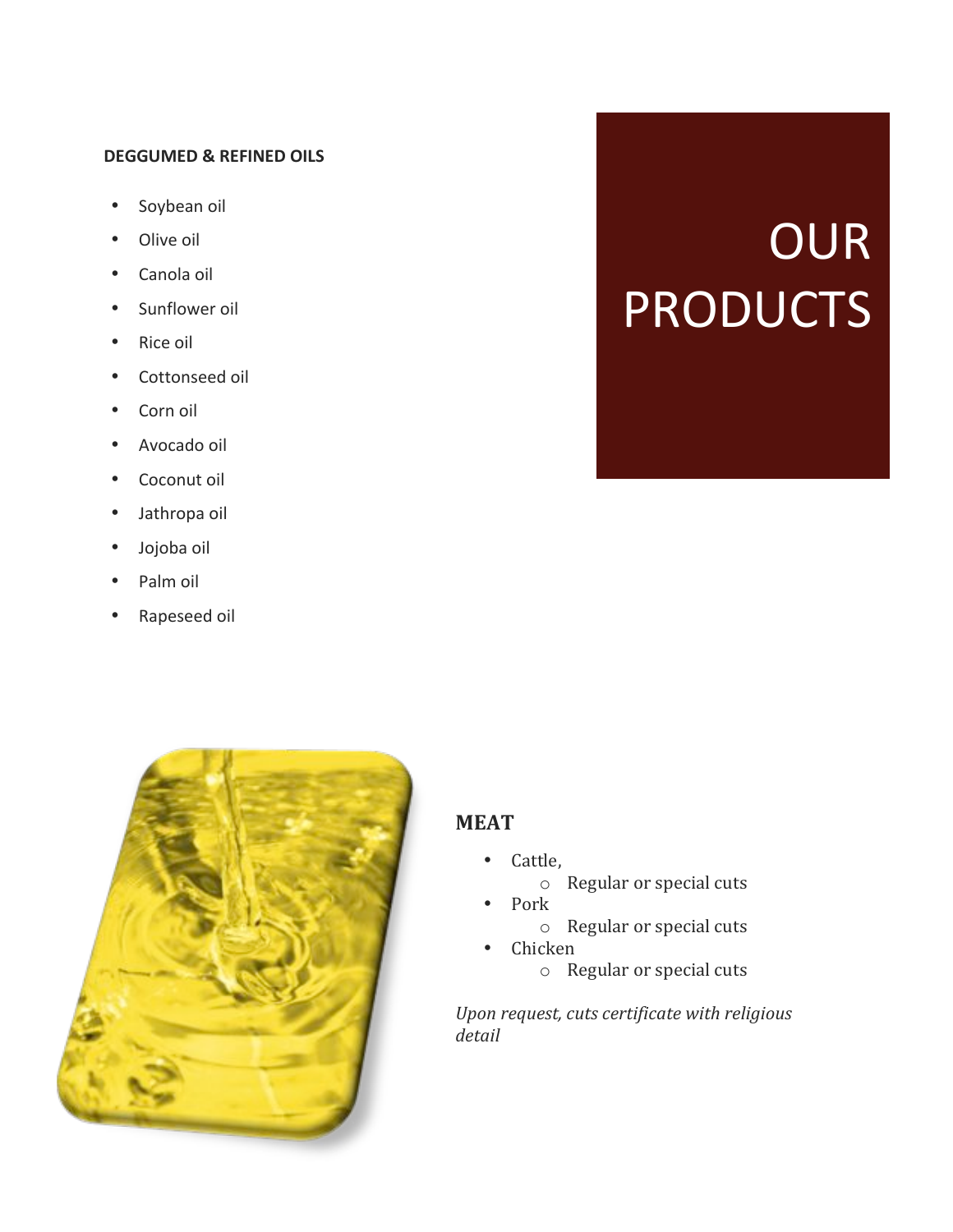### OUR **PRODUCTS**

#### **OTHER FOODS**

- Sugar
	- o Refined / Granulated & VHP
- Cajun
	- o Dried seeds
- Orange juice
	- o Available with pulp, regular or concentrate
- All regular fruits juices  $\bullet$ 
	- o Available upon request
- Pepper powder or grains
- Salt

- Coffee grains  $\bullet$
- Coffee roasted
- Coffee instant powder
- Canned tuna
	- o Flakes, chunk or shredded (in several types of oils)
- **Canned Mackerel (sardines)**  $\bullet$
- $\bullet$  . Honey
- $\bullet$ Wheat flour (several types)
- Full cream milk powder  $\bullet$
- Goat milk and cheese